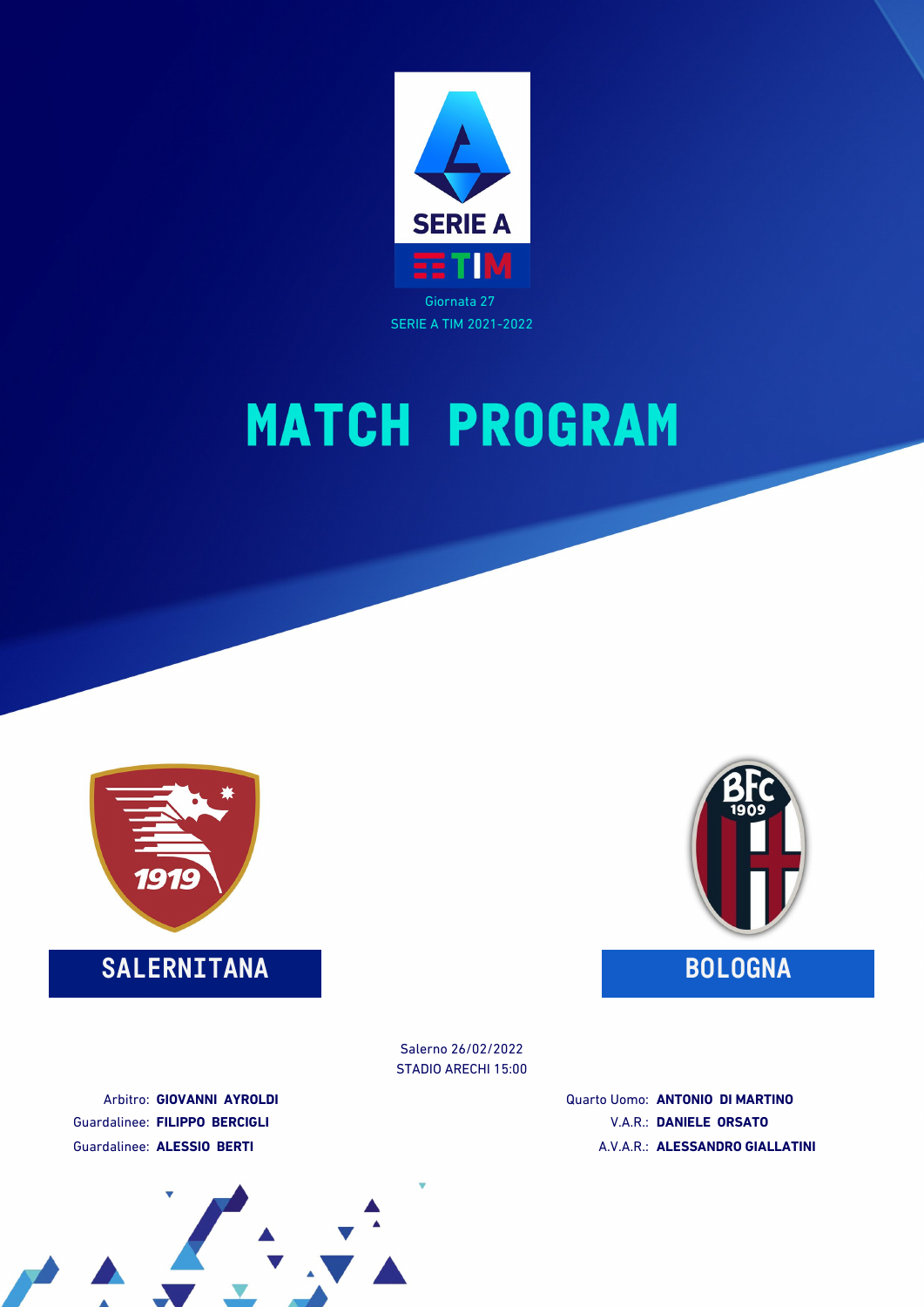

Salerno 26/02/2022 STADIO ARECHI - 15:00



### **RISULTATI STAGIONALI**

| <b>TOTALI</b>         | <b>PTG</b>       | G  | v            | N                       | P  | GF | GS | DIFF.RETI         |
|-----------------------|------------------|----|--------------|-------------------------|----|----|----|-------------------|
| <b>SALERNITANA</b>    | 14               | 24 | 3            | 5                       | 16 | 19 | 55 | $-36$             |
| <b>BOLOGNA</b>        | 31               | 25 | 9            | 4                       | 12 | 31 | 41 | $-10$             |
| <b>CASA/TRASFERTA</b> | <b>PTG</b>       | G  | v            | N                       | P  | GF | GS | <b>MEDIA GOAL</b> |
| <b>SALERNITANA</b>    | $\boldsymbol{6}$ | 12 | 1            | $\overline{\mathbf{3}}$ | 8  | 9  | 28 | 0.8               |
| <b>BOLOGNA</b>        | 11               | 12 | $\mathbf{3}$ | $\overline{2}$          | 7  | 13 | 24 | 1.1               |

### **ULTIMI PRECEDENTI**

| 2021-22 1^ G  | <b>BOLOGNA</b>                                                                         | <b>SALERNITANA</b>                          |         |
|---------------|----------------------------------------------------------------------------------------|---------------------------------------------|---------|
| 22/08/2021    | 14'(2°T) L. DE SILVESTRI, 30'(2°T) M. ARNAUTOVIC, 32'(2°T) L.<br><b>DE SILVESTRI</b>   | 7'(2°T) F. BONAZZOLI, 25'(2°T) M. COULIBALY | $3 - 2$ |
| 1998-99 30^ G | <b>SALERNITANA</b>                                                                     | <b>BOLOGNA</b>                              |         |
| 25/04/1999    | 5'(1°T) M. DI VAIO, 17'(1°T) M. DI VAIO, 23'(2°T) M. DI VAIO,<br>$48'(2°T)$ A. KRISTIC |                                             | $4 - 0$ |
| 1998-99 13^ G | <b>BOLOGNA</b>                                                                         | <b>SALERNITANA</b>                          |         |
| 13/12/1998    | $17'(1°T)$ G. SIGNORI                                                                  | $31'(1°T)[A]$ M. PARAMATTI                  | 1-1     |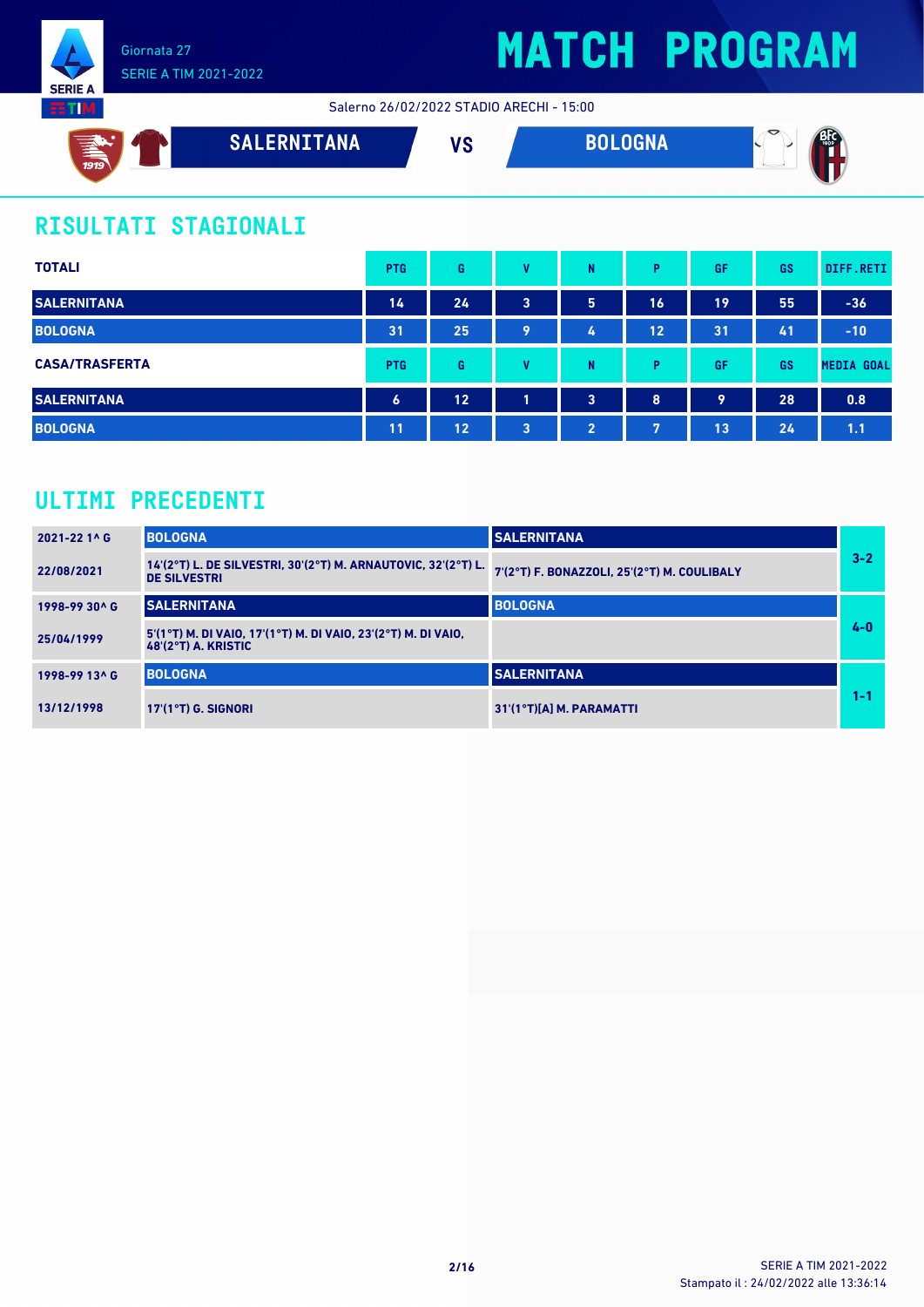

Salerno 26/02/2022 STADIO ARECHI - 15:00

| __<br>$\blacktriangleright$<br>ఆ<br>1919 | SALERNITANA | $\mathbf{u}$<br>70. | <b>OGNA</b> | $\triangleright$<br>ை<br>эτι |
|------------------------------------------|-------------|---------------------|-------------|------------------------------|
|                                          |             |                     |             |                              |

### **ROSA DELLE SQUADRE**

|     | <b>SALERNITANA</b>                            | PRES. A        | GOL A            | GOL 2021-22    | PRES. 2021-22  | MIN. 2021-22 |
|-----|-----------------------------------------------|----------------|------------------|----------------|----------------|--------------|
|     | <b>PORTIERI</b>                               |                |                  |                |                |              |
|     | 1 VINCENZO FIORILLO                           | 19             | 38               | 5              | $\mathbf{1}$   | 90           |
|     | 12 ANTONIO RUSSO                              | $\mathbf{0}$   | $\mathbf{0}$     | $\mathbf{0}$   | $\bf{0}$       | $\mathbf{0}$ |
|     | 55 LUIGI SEPE                                 | 143            | 230              | 5              | 3              | 293          |
|     | 71 JACOPO DE MATTEIS                          | $\mathbf{0}$   | $\mathbf{0}$     | $\bf{0}$       | 0              | $\mathbf{0}$ |
|     | 72 VID BELEC                                  | 65             | 118              | 45             | 20             | 1940         |
|     | <b>DIFENSORI</b>                              |                |                  |                |                |              |
|     | <b>3 MATTEO RUGGERI</b>                       | 10             | $\mathbf 0$      | $\mathbf{0}$   | 4              | 267          |
|     | 4 PAWEL JAROSZYNSKI                           | 42             | $\mathbf{0}$     | $\pmb{0}$      | 12             | 541          |
|     | <b>5 FREDERIC VESELI</b>                      | 56             | $\pmb{0}$        | 0              | $\bf 8$        | 586          |
|     | <b>6 STEFAN STRANDBERG</b>                    | 11             | $\mathbf{0}$     | $\bf{0}$       | 11             | 1010         |
|     | 17 FEDERICO FAZIO                             | 130            | 11               | $\mathbf{0}$   | 3              | 293          |
|     | <b>19 LUCA RANIERI</b>                        | 23             | $\mathbf{1}$     | $\mathbf{1}$   | 20             | 1713         |
| 21. | <b>NADIR ZORTEA</b>                           | 16             | $\pmb{0}$        | $\mathbf{0}$   | 16             | 777          |
|     | 23 NORBERT GYOMBER                            | 53             | $\mathbf{1}$     | $\pmb{0}$      | 19             | 1618         |
|     | 24 WAJDI KECHRIDA                             | 17             | $\pmb{0}$        | $\mathbf{0}$   | 17             | 1032         |
|     | 25 RADU DRAGUSIN                              | 17             | $\pmb{0}$        | $\mathbf{0}$   | 16             | 972          |
|     | <b>30 PASQUALE MAZZOCCHI</b>                  | 21             | $\bf{0}$         | $\mathbf{0}$   | 21             | 1603         |
| 31. | RICCARDO GAGLIOLO                             | 139            | $\boldsymbol{6}$ | $\mathbf{0}$   | 14             | 1160         |
|     | 33 FILIPPO DELLI CARRI                        | 5              | $\pmb{0}$        | $\mathbf{0}$   | 5              | 351          |
| 37  | <b>MARIO PERRONE</b>                          | $\overline{1}$ | $\pmb{0}$        | $\pmb{0}$      | $\mathbf{1}$   | 16           |
|     | 38 TOMMASO DE LORENZO                         | $\pmb{0}$      | $\bf{0}$         | 0              | 0              | 0            |
|     | <b>CENTROCAMPISTI</b>                         |                |                  |                |                |              |
|     | 2 MAMADOU COULIBALY                           | 21             | $\overline{2}$   | $\overline{2}$ | 9              | 788          |
|     | <b>7</b> FRANCK RIBERY                        | 65             | $5\phantom{.}$   | $\pmb{0}$      | 15             | 1115         |
|     | 8 ANDREA SCHIAVONE                            | 14             | $\mathbf{1}$     | $\mathbf{1}$   | 14             | 617          |
| 13  | <b>EDERSON</b>                                | $\overline{2}$ | $\mathbf{0}$     | $\mathbf{0}$   | $\overline{2}$ | 148          |
| 14  | <b>FRANCESCO DI TACCHIO</b>                   | 18             | $\bf{0}$         | $\mathbf{0}$   | 18             | 1349         |
|     | <b>15 EMIL BOHINEN</b>                        | $\mathbf{1}$   | $\pmb{0}$        | $\pmb{0}$      | $\mathbf{1}$   | 29           |
|     | <b>16 IVAN RADOVANOVIC</b>                    | 316            | 3                | $\mathbf{0}$   | 3              | 191          |
|     | <b>18 LASSANA COULIBALY</b>                   | 17             | $\mathbf{0}$     | $\pmb{0}$      | 17             | 1392         |
| 20  | <b>GRIGORIS KASTANOS</b>                      | 24             | $\mathbf{1}$     | 1              | 15             | 987          |
|     | 22 JOEL OBI                                   | 139            | 8                | 0              | 18             | 1074         |
|     | 28 LEONARDO CAPEZZI                           | 48             | $\mathbf{0}$     | $\mathbf{0}$   | 5              | 197          |
|     | 35 ANDREI MOTOC                               | $\mathbf{1}$   | $\mathbf{0}$     | $\mathbf{0}$   | $\mathbf{1}$   | 94           |
|     | <b>36 ALESSANDRO RUSSO</b>                    | $\mathbf{1}$   | $\mathbf 0$      | 0              | $\mathbf{1}$   | 28           |
|     | 39 ANTONIO PIO IERVOLINO<br><b>ATTACCANTI</b> | $\mathbf{0}$   | $\bf{0}$         | 0              | 0              | $\mathbf 0$  |
|     |                                               |                |                  |                |                |              |
|     | 9 FEDERICO BONAZZOLI                          | 83             | 14               | 6              | 21             | 1329         |
|     | <b>10 SIMONE VERDI</b>                        | 193            | 29               | $\mathbf{3}$   | 5              | 213          |
|     | 11 MILAN DJURIC                               | 48             | $5\phantom{.0}$  | 3              | 20             | 1138         |
|     | 34 LORENZO CANNAVALE                          | $\bf{0}$       | $\pmb{0}$        | 0              | $\pmb{0}$      | $\pmb{0}$    |
|     | <b>40 ANGELO GUIDA</b>                        | $\mathbf 0$    | $\mathbf 0$      | $\mathbf 0$    | 0              | $\mathbf 0$  |
|     | <b>63 EDOARDO VERGANI</b>                     | 6              | $\pmb{0}$        | $\mathbf{0}$   | 5              | 114          |
|     | 87 MIKAEL                                     | 3              | $\mathbf 0$      | 0              | 3              | 42           |
|     | <b>88 DIEGO PEROTTI</b>                       | 152            | 31               | $\bf{0}$       | 3              | 85           |
|     | 99 LYS MOUSSET                                | $2^{\circ}$    | $\mathbf 0$      | $\mathbf{0}$   | $\overline{2}$ | 62           |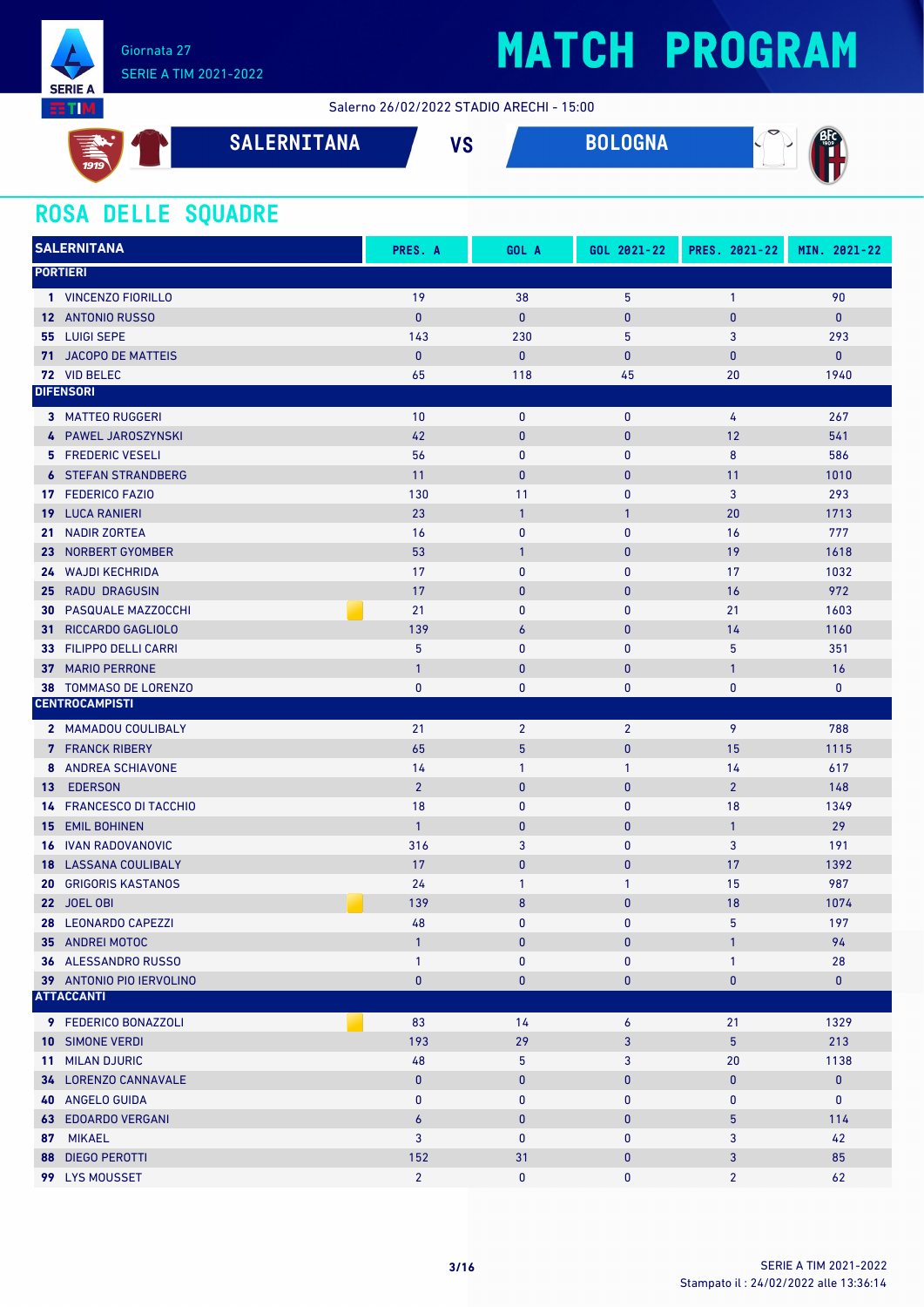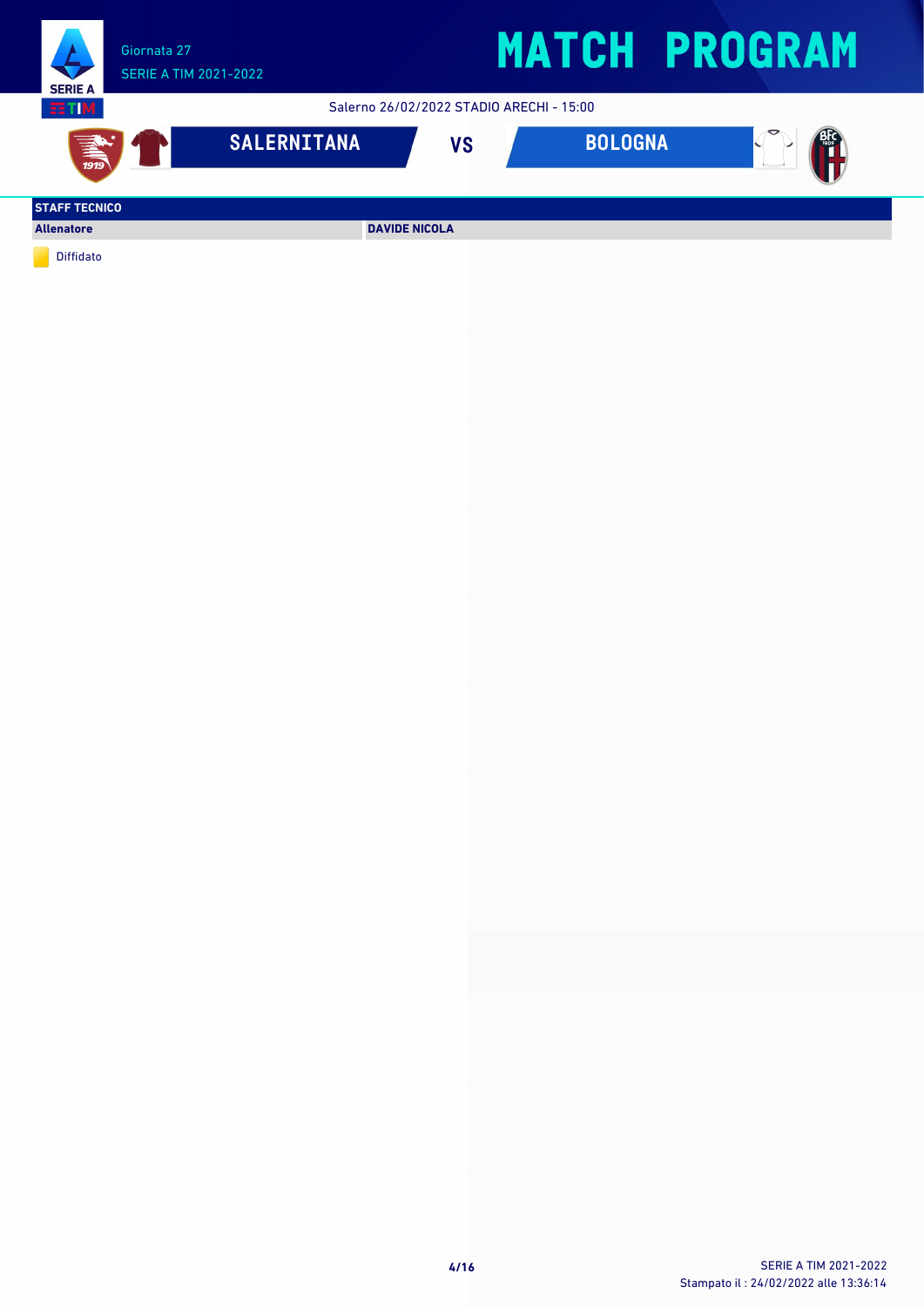

#### Salerno 26/02/2022 STADIO ARECHI - 15:00

|                 | 1919                                                   | <b>SALERNITANA</b> | <b>VS</b>                    |                       | <b>BOLOGNA</b> |                              |                             |
|-----------------|--------------------------------------------------------|--------------------|------------------------------|-----------------------|----------------|------------------------------|-----------------------------|
|                 | <b>BOLOGNA</b>                                         |                    | PRES. A                      | GOL A                 | GOL 2021-22    | PRES. 2021-22                | MIN. 2021-22                |
|                 | <b>PORTIERI</b>                                        |                    |                              |                       |                |                              |                             |
|                 |                                                        |                    |                              |                       |                |                              |                             |
|                 | 12 MARCO MOLLA<br>22 FRANCESCO BARDI                   |                    | $\mathbf{0}$<br>51           | $\mathbf{0}$<br>98    | 0<br>$\pmb{0}$ | $\mathbf{0}$<br>$\mathbf{0}$ | $\mathbf 0$<br>$\mathbf{0}$ |
| 23              | <b>NICOLA BAGNOLINI</b>                                |                    | $\mathbf{0}$                 | $\mathbf{0}$          | $\mathbf{0}$   | $\mathbf{0}$                 | $\pmb{0}$                   |
| 28              | <b>LUKASZ SKORUPSKI</b>                                |                    | 200                          | 313                   | 41             | 25                           | 2397                        |
|                 | <b>40 DAVIDE FRANZINI</b>                              |                    | $\pmb{0}$                    | $\pmb{0}$             | $\mathbf 0$    | $\mathbf 0$                  | $\mathbf 0$                 |
|                 | <b>DIFENSORI</b>                                       |                    |                              |                       |                |                              |                             |
|                 | 2 LUIS BINKS                                           |                    | 11                           | $\bf{0}$              | $\mathbf 0$    | 11                           | 549                         |
|                 | 3 AARON HICKEY                                         |                    | 34                           | 4                     | 4              | 23                           | 1865                        |
| 4               | <b>KEVIN BONIFAZI</b>                                  |                    | 94                           | 4                     | 0              | 14                           | 941                         |
|                 | 5 ADAMA SOUMAORO                                       |                    | 45                           | $\overline{2}$        | $\pmb{0}$      | 17                           | 1364                        |
|                 | <b>6 ARTHUR THEATE</b>                                 |                    | 20                           | $\overline{2}$        | $\overline{2}$ | 20                           | 1724                        |
|                 | <b>15 IBRAHIMA MBAYE</b>                               |                    | 139                          | $\overline{6}$        | $\pmb{0}$      | 3                            | 82                          |
|                 | 29 LORENZO DE SILVESTRI                                |                    | 392                          | 24                    | 3              | 21                           | 1620                        |
| 35 <sub>1</sub> | <b>MITCHELL DIJKS</b>                                  |                    | 66                           | $\mathbf{1}$          | $\pmb{0}$      | 8                            | 306                         |
| 39              | <b>MATTIA MOTOLESE</b>                                 |                    | $\mathbf{0}$                 | $\mathbf{0}$          | $\pmb{0}$      | 0                            | $\mathbf 0$                 |
| 66              | <b>WISDOM AMEY</b>                                     |                    | $\overline{1}$               | $\mathbf{0}$          | $\pmb{0}$      | $\bf{0}$                     | $\mathbf{0}$                |
| 68              | <b>OMAR KHAILOTI</b>                                   |                    | $\mathbf{1}$                 | $\mathbf{0}$          | 0              | $\mathbf{0}$                 | $\mathbf 0$                 |
| 71              | <b>DENSO KASIUS</b>                                    |                    | $\overline{2}$               | $\mathbf{0}$          | $\pmb{0}$      | $\overline{2}$               | 74                          |
| 77              | <b>EBENEZER ANNAN</b>                                  |                    | $\mathbf{1}$                 | 0                     | $\mathbf 0$    | $\mathbf{1}$                 | 29                          |
|                 | <b>CENTROCAMPISTI</b>                                  |                    |                              |                       |                |                              |                             |
|                 | 8 NICOLAS DOMINGUEZ                                    |                    | 65                           | $\mathbf{1}$          | 0              | 21                           | 1783                        |
|                 | 11 LUIS ROJAS                                          |                    | $7\phantom{.0}$              | $\mathbf{0}$          | $\pmb{0}$      | $\mathbf{0}$                 | $\mathbf{0}$                |
| 14              | NICOLAS VIOLA                                          |                    | 57                           | $\overline{7}$        | 0              | 5                            | 100                         |
| 16              | MICHAEL KINGSLEY                                       |                    | $\overline{3}$               | $\mathbf{0}$          | $\pmb{0}$      | $\overline{2}$               | 81                          |
|                 | 17 GARY MEDEL                                          |                    | 147                          | $\mathbf{1}$          | 0              | 22                           | 2005                        |
| 20              | <b>MICHEL AEBISCHER</b>                                |                    | $\overline{3}$               | $\mathbf{0}$          | $\pmb{0}$      | 3                            | 52                          |
| 21              | <b>ROBERTO SORIANO</b>                                 |                    | 240                          | 33                    | $\pmb{0}$      | 23                           | 1973                        |
| 24              | <b>BOTOND BARTHA</b>                                   |                    | $\mathbf{0}$                 | $\pmb{0}$             | $\pmb{0}$      | $\mathbf{0}$                 | $\mathbf{0}$                |
|                 | <b>30 JERDY SCHOUTEN</b>                               |                    | 58                           | $\mathbf{1}$          | $\mathbf{0}$   | 5                            | 383                         |
|                 | <b>32 MATTIAS SVANBERG</b>                             |                    | 106                          | 9                     | 3              | 24                           | 1970                        |
|                 | 33 NIKLAS PYYHTIA                                      |                    | $\mathbf{1}$                 | $\bf{0}$              | 0              | $\mathbf{1}$                 | 23                          |
|                 | <b>44 MATTIA PAGLIUCA</b><br><b>82 KACPER URBANSKI</b> |                    | $\mathbf{1}$<br>$\mathbf{1}$ | $\pmb{0}$<br>$\bf{0}$ | $\bf{0}$<br>0  | $\mathbf{0}$<br>0            | $\bf{0}$<br>0               |
|                 | <b>ATTACCANTI</b>                                      |                    |                              |                       |                |                              |                             |
|                 |                                                        |                    |                              |                       |                |                              |                             |
|                 | 7 RICCARDO ORSOLINI<br>9 MARKO ARNAUTOVIC              |                    | 140<br>26                    | 27<br>$\bf 8$         | 4              | 18<br>23                     | 1116                        |
|                 | <b>10 NICOLA SANSONE</b>                               |                    | 220                          | 33                    | $\bf 8$<br>0   | 19                           | 1921<br>757                 |
|                 | <b>19 FEDERICO SANTANDER</b>                           |                    | 67                           | 10                    | $\mathbf{1}$   | $\overline{7}$               | 90                          |
| 55              | <b>EMANUEL VIGNATO</b>                                 |                    | 63                           | $\overline{2}$        | 0              | 20                           | 598                         |
|                 | 76 ANTONIO RAIMONDO                                    |                    | $\mathbf{1}$                 | $\pmb{0}$             | $\bf{0}$       | $\bf{0}$                     | $\bf{0}$                    |
|                 | 91 DIEGO FALCINELLI                                    |                    | 113                          | 17                    | 0              | 3                            | 61                          |
|                 | 99 MUSA BARROW                                         |                    | 118                          | 26                    | 5              | 21                           | 1463                        |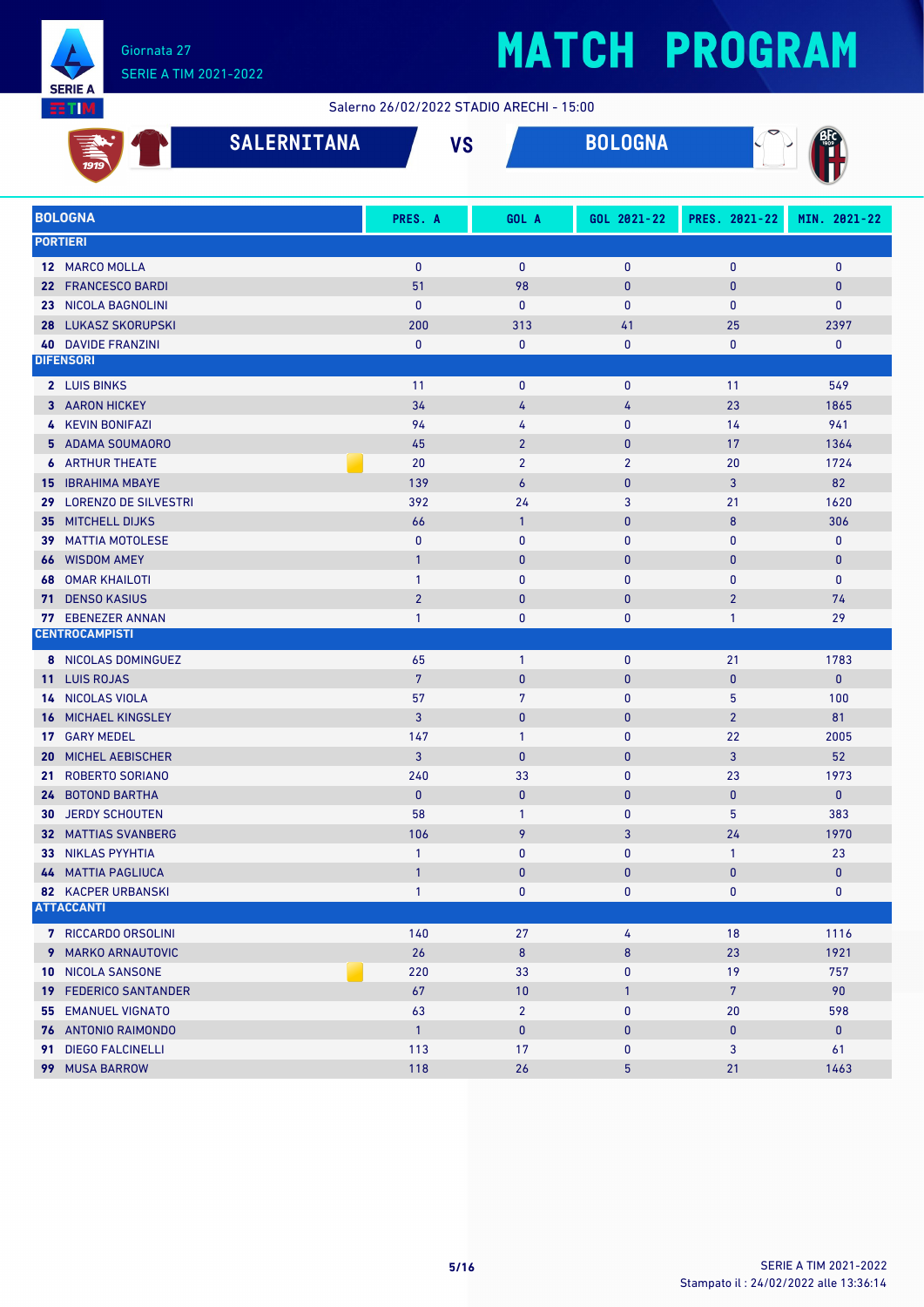

Salerno 26/02/2022 STADIO ARECHI - 15:00



Diffidato

**EETIM**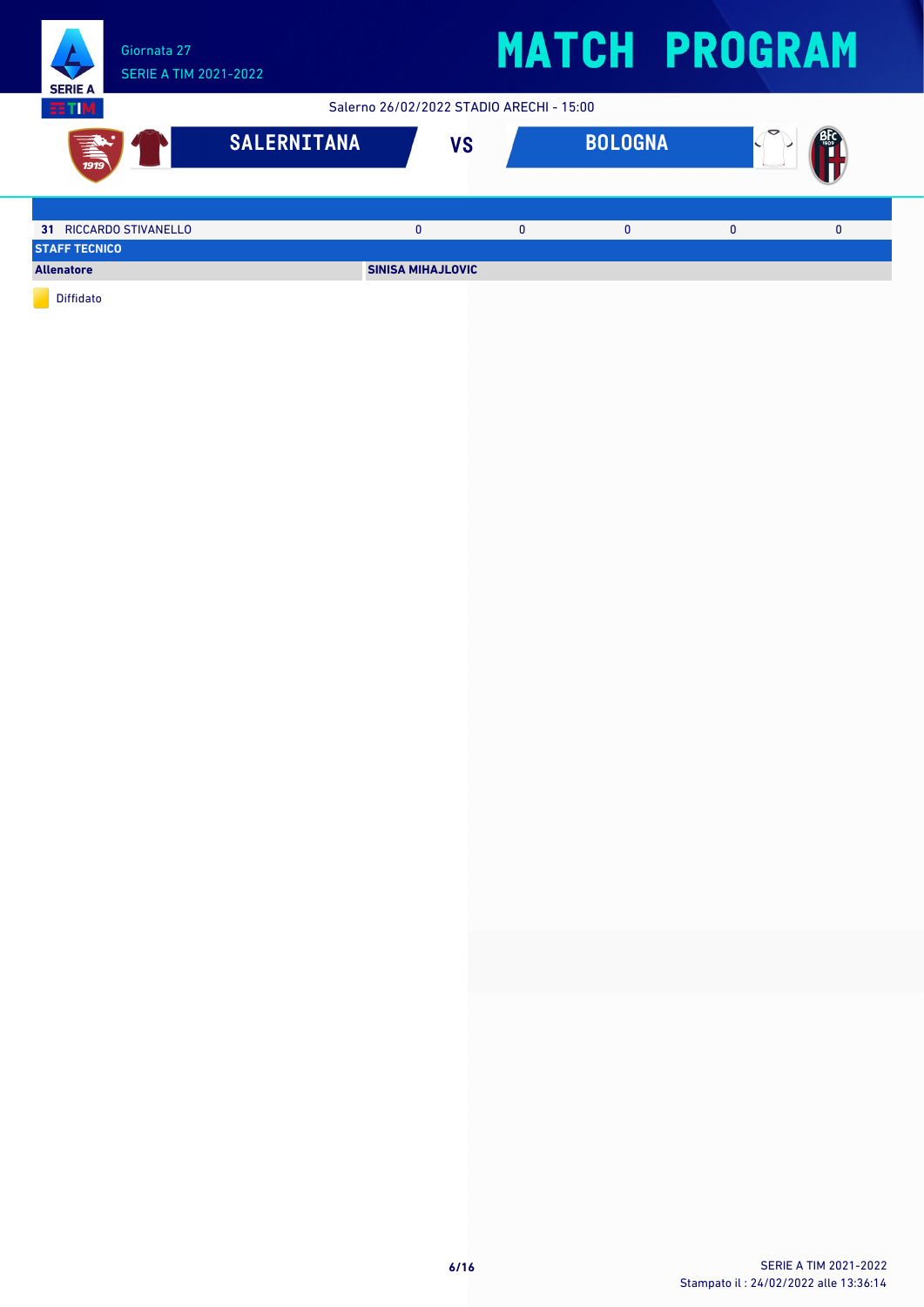

Salerno 26/02/2022 STADIO ARECHI - 15:00



### **RENDIMENTO RECENTE**

| <b>SALERNITANA</b>  |                                                                                      |                                                                          |         |
|---------------------|--------------------------------------------------------------------------------------|--------------------------------------------------------------------------|---------|
| <b>26^ GIORNATA</b> | <b>SALERNITANA</b>                                                                   | <b>MILAN</b>                                                             | $2 - 2$ |
| 19/02/2022          | 29'(1°T) F. BONAZZOLI, 27'(2°T) M. DJURIC                                            | 5'(1°T) J. MESSIAS, 32'(2°T) A. REBIC                                    |         |
| <b>25^ GIORNATA</b> | <b>GENOA</b>                                                                         | <b>SALERNITANA</b>                                                       | $1 - 1$ |
| 13/02/2022          | 32'(1°T) M. DESTRO                                                                   | 46'(1°T) F. BONAZZOLI                                                    |         |
| <b>24^ GIORNATA</b> | <b>SALERNITANA</b>                                                                   | <b>SPEZIA</b>                                                            | $2 - 2$ |
| 07/02/2022          | 3'(1°T) S. VERDI, 16'(1°T) S. VERDI                                                  | 12'(1°T) R. MANAJ, 30'(1°T) D. VERDE                                     |         |
| <b>23^ GIORNATA</b> | <b>NAPOLI</b>                                                                        | <b>SALERNITANA</b>                                                       |         |
| 23/01/2022          | 17'(1°T) JUAN JESUS, 49'(1°T) D. MERTENS, 2'(2°T) A.<br>RRAHMANI, 8'(2°T) L. INSIGNE | 33'(1°T) F. BONAZZOLI                                                    | $4 - 1$ |
| <b>22^ GIORNATA</b> | <b>SALERNITANA</b>                                                                   | <b>LAZIO</b>                                                             |         |
| 15/01/2022          |                                                                                      | 7'(1°T) C. IMMOBILE, 10'(1°T) C. IMMOBILE, 21'(2°T) M.<br><b>LAZZARI</b> | $0 - 3$ |

| <b>BOLOGNA</b>      |                                                                           |                                       |         |
|---------------------|---------------------------------------------------------------------------|---------------------------------------|---------|
| <b>26^ GIORNATA</b> | <b>BOLOGNA</b>                                                            | <b>SPEZIA</b>                         | $2 - 1$ |
| 21/02/2022          | 40'(1°T) M. ARNAUTOVIC, 39'(2°T) M. ARNAUTOVIC                            | $11'(1°T)$ R. MANAJ                   |         |
| <b>25^ GIORNATA</b> | <b>LAZIO</b>                                                              | <b>BOLOGNA</b>                        |         |
| 12/02/2022          | 13'(1°T) C. IMMOBILE, 8'(2°T) M. ZACCAGNI, 18'(2°T) M.<br><b>ZACCAGNI</b> |                                       | $3-0$   |
| <b>24^ GIORNATA</b> | <b>BOLOGNA</b>                                                            | <b>EMPOLI</b>                         | $0-0$   |
| 06/02/2022          |                                                                           |                                       |         |
| <b>23^ GIORNATA</b> | <b>HELLAS VERONA</b>                                                      | <b>BOLOGNA</b>                        | $2 - 1$ |
| 21/01/2022          | 38'(1°T) G. CAPRARI, 40'(2°T) N. KALINIC                                  | $14'(1°T)$ R. ORSOLINI                |         |
| <b>22^ GIORNATA</b> | <b>BOLOGNA</b>                                                            | <b>NAPOLI</b>                         | $0 - 2$ |
| 17/01/2022          |                                                                           | 20'(1°T) H. LOZANO, 2'(2°T) H. LOZANO |         |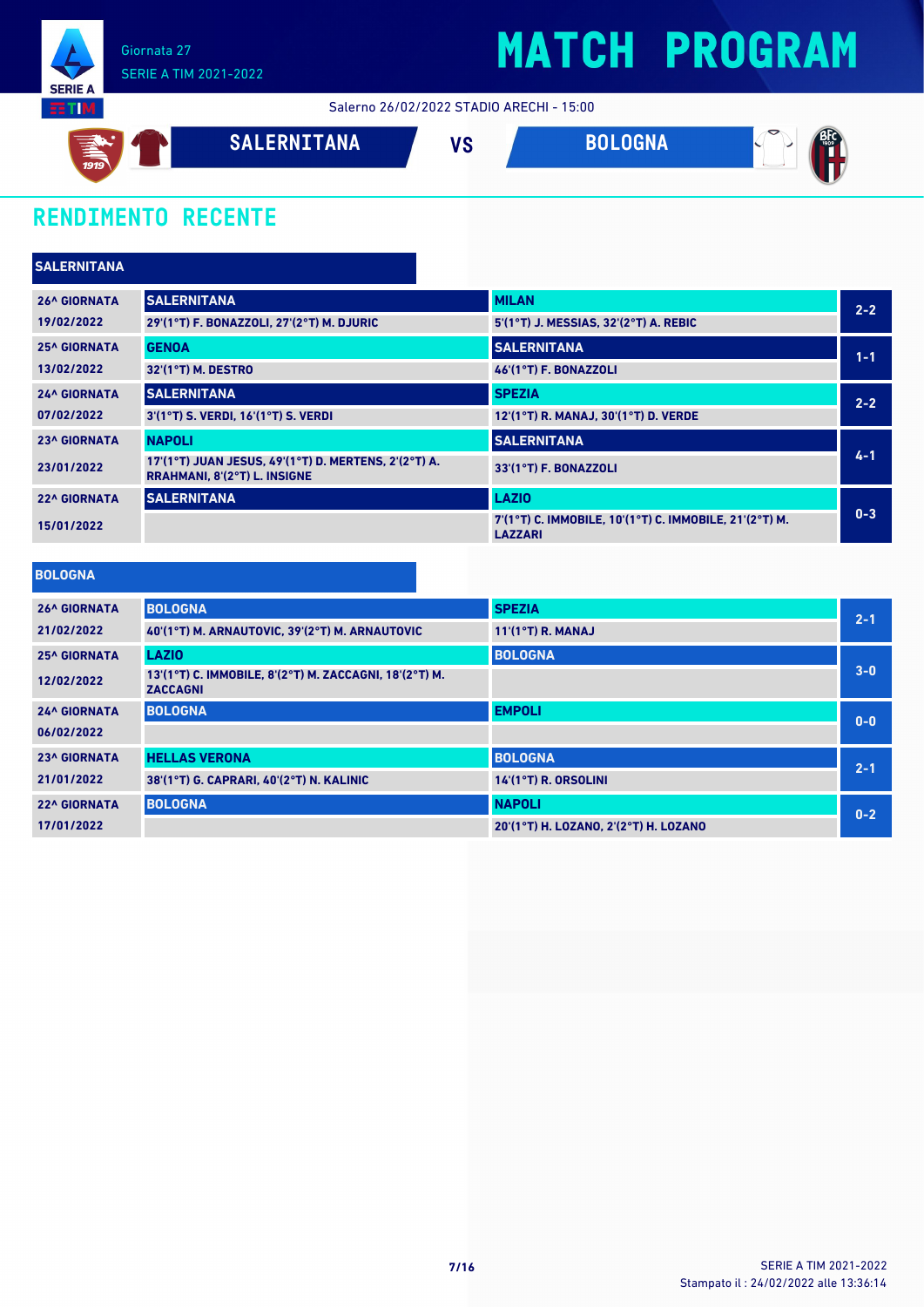

Salerno 26/02/2022 STADIO ARECHI - 15:00

| <b>SALERNITANA</b><br>$\frac{1}{1919}$ | <b>VS</b>          | <b>BOLOGNA</b> |                |
|----------------------------------------|--------------------|----------------|----------------|
| CONFRONTO SQUADRE [Valori medi]        | <b>SALERNITANA</b> |                | <b>BOLOGNA</b> |
| <b>Goal Fatti</b>                      | 0.79               |                | 1.24           |
| <b>Goal Subiti</b>                     | 2.29               |                | 1.64           |
| Tiri totali                            | 9.83               |                | 12.24          |
| Tiri in porta                          | 3.13               |                | 4.24           |
| Assist                                 | 0.46               |                | 1              |
| Azioni di attacco                      | 27.08              |                | 26.72          |
| Passaggi riusciti                      | 250.5              |                | 367.4          |
| Passaggi riusciti %                    | 75%                |                | 82%            |
| Falli Fatti                            | 12.67              |                | 11.12          |
| <b>Dribbling</b>                       | $\overline{7}$     |                | 8.12           |
| <b>Baricentro</b>                      | 48.8m              |                | 49.21m         |
| Passaggi Chiave                        | 6.5                |                | 8.6            |
| Fuorigioco                             | 1.08               |                | 1.24           |
| Corner                                 | 4.58               |                | 5.16           |
| <b>Cross Riusciti</b>                  | 5.92               |                | 5.72           |
| Poss. propria meta                     | 00'26              |                | 00'34          |
| Poss. meta avvers                      | 00'20              |                | 00'28          |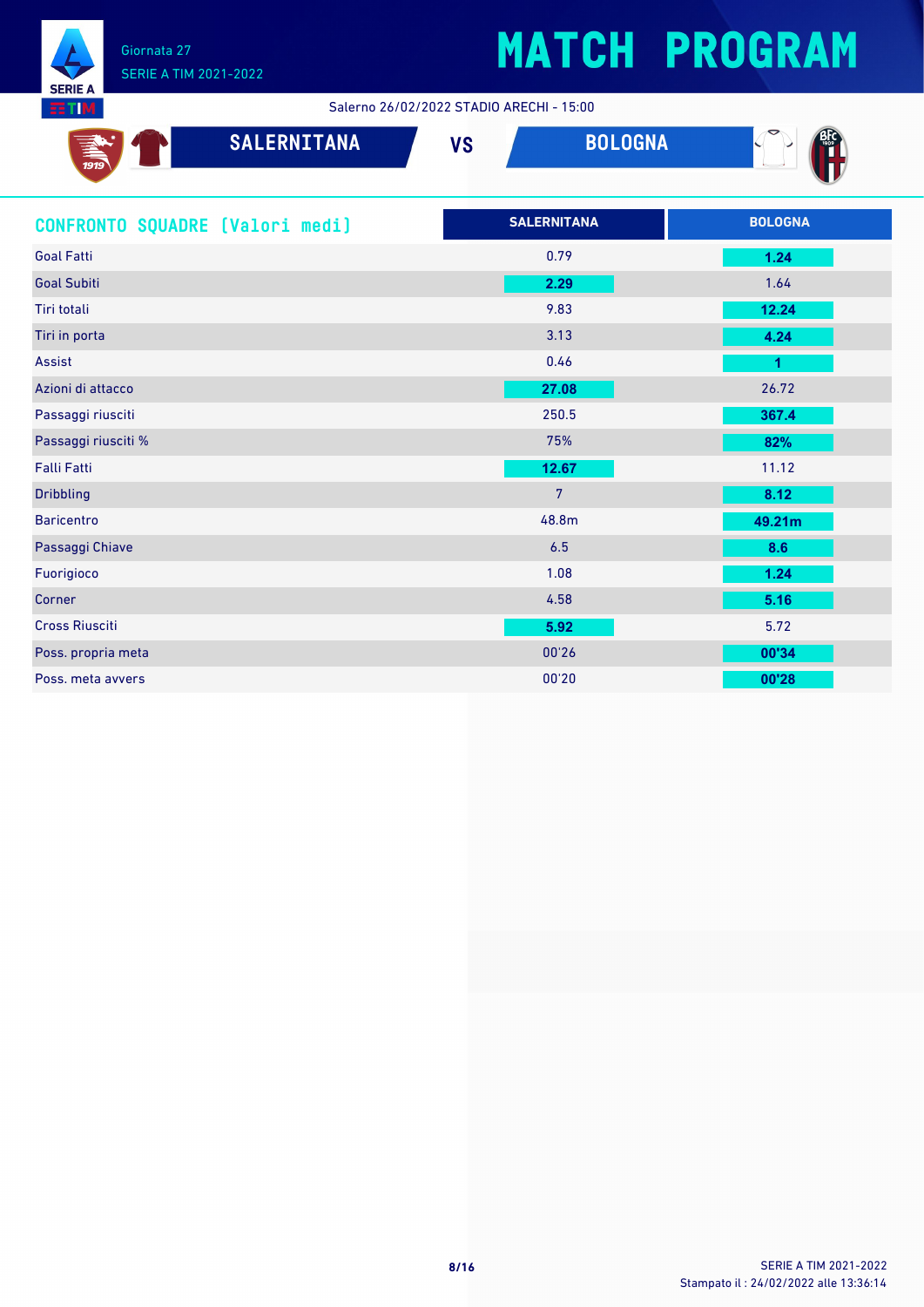

#### Salerno 26/02/2022 STADIO ARECHI - 15:00



**SERIE A EETIM** 

**SALERNITANA VS BOLOGNA**



#### **RENDIMENTO ATLETICO \***

| <b>SALERNITANA</b>       | Pres. (Min.) | Media (km) | <b>Media</b><br><b>Sprint (Km)</b> | <b>BOLOGNA</b>         | Pres. (Min.) | Media (km) | <b>Media</b><br>Sprint (Km) |
|--------------------------|--------------|------------|------------------------------------|------------------------|--------------|------------|-----------------------------|
| 25 R. DRAGUSIN           | 3(293)       | 10.636     | 0.808                              | 21 R. SORIANO          | 23 (1973')   | 10.404     | 0.812                       |
| 18 L. COULIBALY          | 17 (1392')   | 10.625     | 0.851                              | 32 M. SVANBERG         | 24 (1970')   | 10.284     | 0.886                       |
| <b>35 A. MOTOC</b>       | 1(94)        | 10.544     | 0.493                              | 8 N. DOMINGUEZ         | 21 (1783')   | 10.086     | 0.673                       |
| 2 M. COULIBALY           | 9(788)       | 10.367     | 0.973                              | <b>6 A. THEATE</b>     | 20(1724)     | 9.602      | 0.613                       |
| 23 N. GYOMBER            | 19 (1618')   | 10.177     | 0.75                               | 29 L. DE SILVESTRI     | 21 (1620')   | 9.578      | 0.817                       |
| 14 F. DI TACCHIO         | 18 (1349')   | 10.128     | 0.884                              | 9 M. ARNAUTOVIC        | 23(1921)     | 9.501      | 0.807                       |
| 30 P. MAZZOCCHI          | 3(280)       | 10.12      | 0.879                              | 3 A. HICKEY            | 23 (1865')   | 9.392      | 0.87                        |
| <b>6 S. STRANDBERG</b>   | 11(1010)     | 9.862      | 0.58                               | 5 A. SOUMAORO          | 17 (1364)    | 9.391      | 0.516                       |
| 31 R. GAGLIOLO           | 14 (1160')   | 9.739      | 0.605                              | 99 M. BARROW           | 21(1463)     | 9.036      | 0.803                       |
| 19 L. RANIERI            | 20 (1713')   | 9.672      | 0.721                              | 17 G. MEDEL            | 22 (2005')   | 8.965      | 0.568                       |
| <b>13 EDERSON</b>        | 2(148)       | 9.345      | 1.241                              | 30 J. SCHOUTEN         | 5(383)       | 8.957      | 0.587                       |
| <b>17 F. FAZIO</b>       | 3(293)       | 9.284      | 0.625                              | <b>4 K. BONIFAZI</b>   | 14(941)      | 8.734      | 0.552                       |
| <b>7</b> F. RIBERY       | 15(1115)     | 9.116      | 0.855                              | 7 R. ORSOLINI          | 18(1116)     | 8.413      | 0.665                       |
| 33 F. DELLI CARRI        | 5(351)       | 8.847      | 0.617                              | 2 L. BINKS             | 11(549)      | 7.77       | 0.497                       |
| <b>10 S. VERDI</b>       | 2(155)       | 8.75       | 0.623                              | 10 N. SANSONE          | 19(757)      | 6.563      | 0.557                       |
| 5 F. VESELI              | 8(586)       | 8.699      | 0.546                              | 16 M. KINGSLEY         | 2(81')       | 6.493      | 0.55                        |
| 20 G. KASTANOS           | 15 (987')    | 8.64       | 0.563                              | 35 M. DIJKS            | 8(306')      | 6.47       | 0.657                       |
| <b>16</b> I. RADOVANOVIC | 3(191)       | 8.614      | 0.437                              | <b>15 I. MBAYE</b>     | 3(82)        | 5.777      | 0.527                       |
| 24 W. KECHRIDA           | 17 (1032')   | 8.606      | 0.845                              | <b>55 E. VIGNATO</b>   | 20(598)      | 5.094      | 0.526                       |
| 3 M. RUGGERI             | 4(267)       | 8.484      | 0.598                              | <b>14 N. VIOLA</b>     | 5(100)       | 4.958      | 0.36                        |
| 21 N. ZORTEA             | 16(777)      | 8.077      | 0.769                              | 71 D. KASIUS           | 2(74)        | 4.853      | 0.732                       |
| 22 J. OBI                | 18 (1074')   | 7.998      | 0.735                              | 91 D. FALCINELLI       | 3(61)        | 4.122      | 0.442                       |
| <b>9</b> F. BONAZZOLI    | 21(1329)     | 7.723      | 0.576                              | <b>77 E. ANNAN</b>     | 1(29)        | 3.196      | 0.383                       |
| <b>8</b> A. SCHIAVONE    | 14(617)      | 7.592      | 0.672                              | 20 M. AEBISCHER        | 3(52')       | 2.963      | 0.295                       |
| 4 P. JAROSZYNSKI         | 12(541)      | 7.486      | 0.525                              | 33 N. PYYHTIA          | 1(23')       | 2.706      | 0.223                       |
| 11 M. DJURIC             | 20 (1138')   | 7.316      | 0.461                              | <b>19 F. SANTANDER</b> | 7(90)        | 1.781      | 0.159                       |
| 28 L. CAPEZZI            | 5(197)       | 6.49       | 0.572                              |                        |              |            |                             |
| 63 E. VERGANI            | 5(114)       | 4.587      | 0.314                              |                        |              |            |                             |
| 99 L. MOUSSET            | 2(62')       | 4.418      | 0.355                              |                        |              |            |                             |
| 15 E. BOHINEN            | 1(29')       | 3.977      | 0.441                              |                        |              |            |                             |

D. PEROTTI 3 (85') 3.699 0.221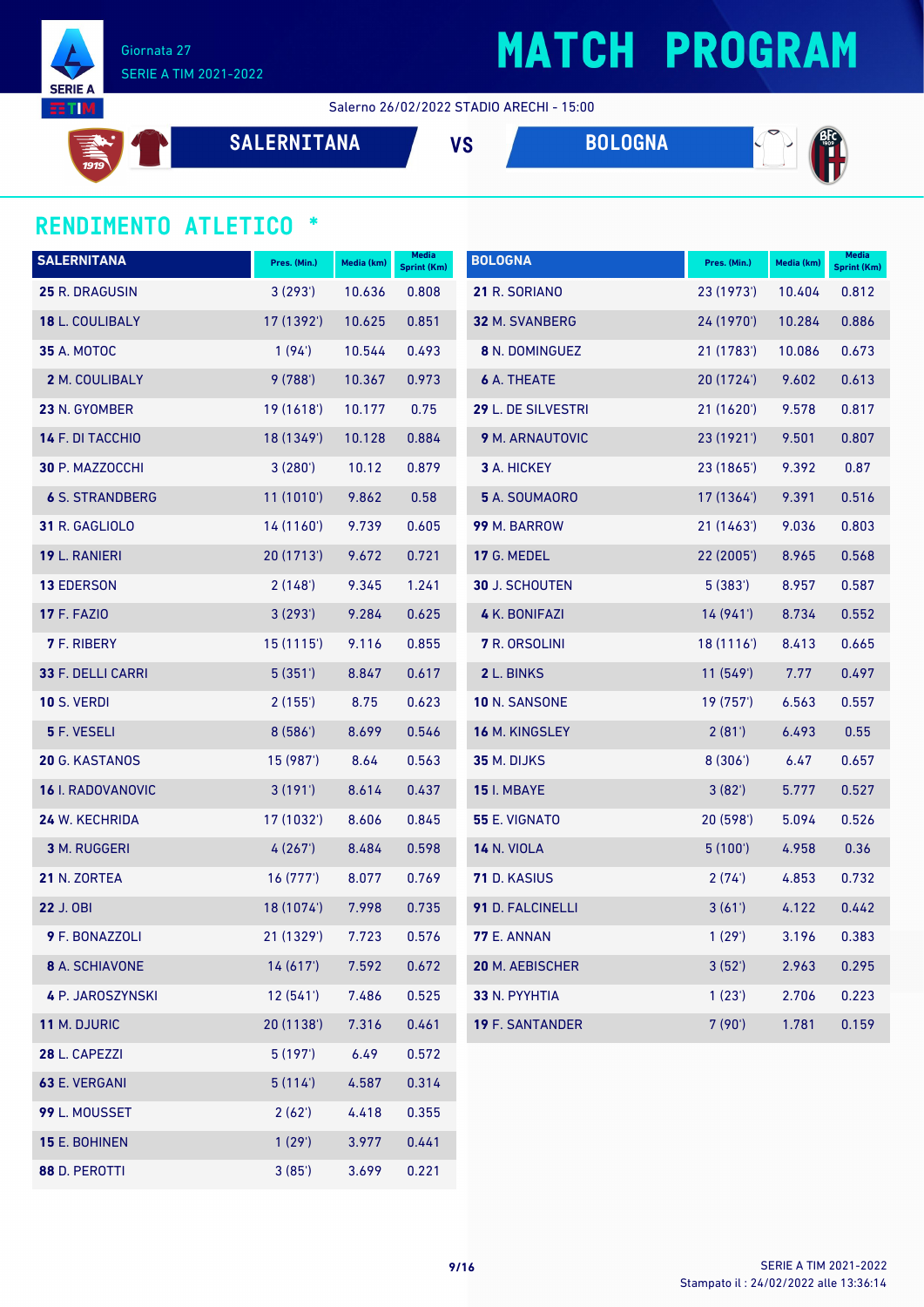**POST** 

SERIE A TIM 2021-2022 **SERIE** Salerno 26/02/2022 STADIO ARECHI - 15:00 **BTIM SALERNITANA VS BOLOGNA**

| <b>36 A. RUSSO</b> | 1(28) | 3.368       | 0.183 |
|--------------------|-------|-------------|-------|
| 37 M. PERRONE      | 1(16) | 1.833 0.095 |       |
| 87 MIKAEL          | 3(42) | 1.566       | 0.139 |

Giornata 27

\* Le informazioni riportate sul Rendimento Atletico sono da intendersi riferite al periodo di permanenza nella squadra corrente.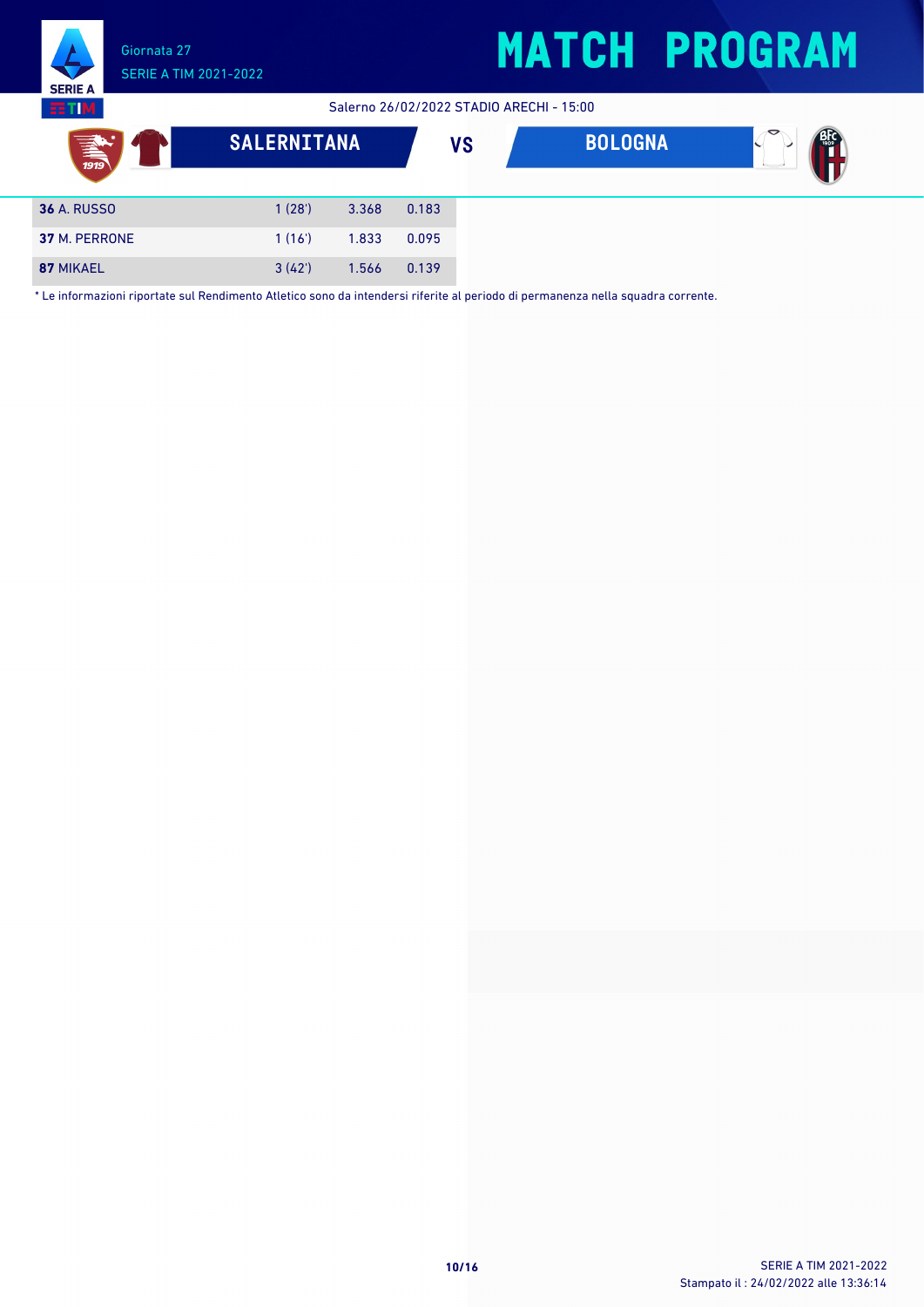Giornata 27 SERIE A TIM 2021-2022

**SERIE A** 





### **GLI INCONTRI DELLA 27 ^ GIORNATA**

| <b>MILAN</b>             |           | vs UDINESE       | 25/02/2022 18:45 |
|--------------------------|-----------|------------------|------------------|
| <b>GENOA</b>             |           | vs INTER         | 25/02/2022 21:00 |
| <b>SALERNITANA</b>       |           | vs BOLOGNA       | 26/02/2022 15:00 |
| <b>EMPOLI</b>            | <b>VS</b> | <b>JUVENTUS</b>  | 26/02/2022 18:00 |
| <b>SASSUOLO</b>          |           | vs FIORENTINA    | 26/02/2022 20:45 |
| <b>TORINO</b>            | VS        | <b>CAGLIARI</b>  | 27/02/2022 12:30 |
| HELLAS VERONA vs VENEZIA |           |                  | 27/02/2022 15:00 |
| <b>SPEZIA</b>            | <b>VS</b> | <b>ROMA</b>      | 27/02/2022 18:00 |
| LAZIO                    |           | vs NAPOLI        | 27/02/2022 20:45 |
| <b>ATALANTA</b>          | VS        | <b>SAMPDORIA</b> | 28/02/2022 20:45 |

### **CLASSIFICA SERIE A TIM**

|                      | PTG | $\mathbf G$ | $\pmb{\mathsf{V}}$ | ${\sf N}$       | P              | GF | GS | DIFF.RETI |
|----------------------|-----|-------------|--------------------|-----------------|----------------|----|----|-----------|
| <b>MILAN</b>         | 56  | 26          | 17                 | $\sqrt{5}$      | 4              | 52 | 28 | $+24$     |
| <b>INTER</b>         | 54  | 25          | 16                 | 6               | $\mathbf{3}$   | 55 | 22 | $+33$     |
| <b>NAPOLI</b>        | 54  | 26          | 16                 | 6               | 4              | 47 | 18 | $+29$     |
| <b>JUVENTUS</b>      | 47  | 26          | 13                 | $\bf 8$         | $\overline{5}$ | 38 | 23 | $+15$     |
| <b>ATALANTA</b>      | 44  | 25          | 12                 | 8               | $\overline{5}$ | 46 | 30 | $+16$     |
| LAZIO                | 43  | 26          | 12                 | $\overline{7}$  | $\overline{7}$ | 53 | 40 | $+13$     |
| <b>FIORENTINA</b>    | 42  | 25          | 13                 | 3               | 9              | 44 | 34 | $+10$     |
| <b>ROMA</b>          | 41  | 26          | 12                 | $5\phantom{.0}$ | 9              | 44 | 34 | $+10$     |
| <b>HELLAS VERONA</b> | 37  | 26          | 10                 | $\overline{7}$  | 9              | 49 | 42 | $+7$      |
| <b>TORINO</b>        | 33  | 25          | 9                  | 6               | 10             | 32 | 26 | $+6$      |
| <b>SASSUOLO</b>      | 33  | 26          | $\bf 8$            | 9               | 9              | 43 | 44 | $-1$      |
| <b>BOLOGNA</b>       | 31  | 25          | 9                  | 4               | 12             | 31 | 41 | $-10$     |
| <b>EMPOLI</b>        | 31  | 26          | 8                  | $\overline{7}$  | 11             | 38 | 50 | $-12$     |
| <b>SAMPDORIA</b>     | 26  | 26          | $\sqrt{7}$         | $5\phantom{.0}$ | 14             | 35 | 42 | $-7$      |
| <b>SPEZIA</b>        | 26  | 26          | $\overline{7}$     | 5               | 14             | 28 | 48 | $-20$     |
| <b>UDINESE</b>       | 25  | 24          | $\overline{5}$     | 10              | 9              | 31 | 41 | $-10$     |
| <b>VENEZIA</b>       | 22  | 25          | 5                  | $\overline{7}$  | 13             | 23 | 44 | $-21$     |
| <b>CAGLIARI</b>      | 22  | 26          | 4                  | 10              | 12             | 26 | 47 | $-21$     |
| <b>GENOA</b>         | 16  | 26          | $\mathbf{1}$       | 13              | 12             | 22 | 47 | $-25$     |
| <b>SALERNITANA</b>   | 14  | 24          | 3                  | 5 <sub>5</sub>  | 16             | 19 | 55 | $-36$     |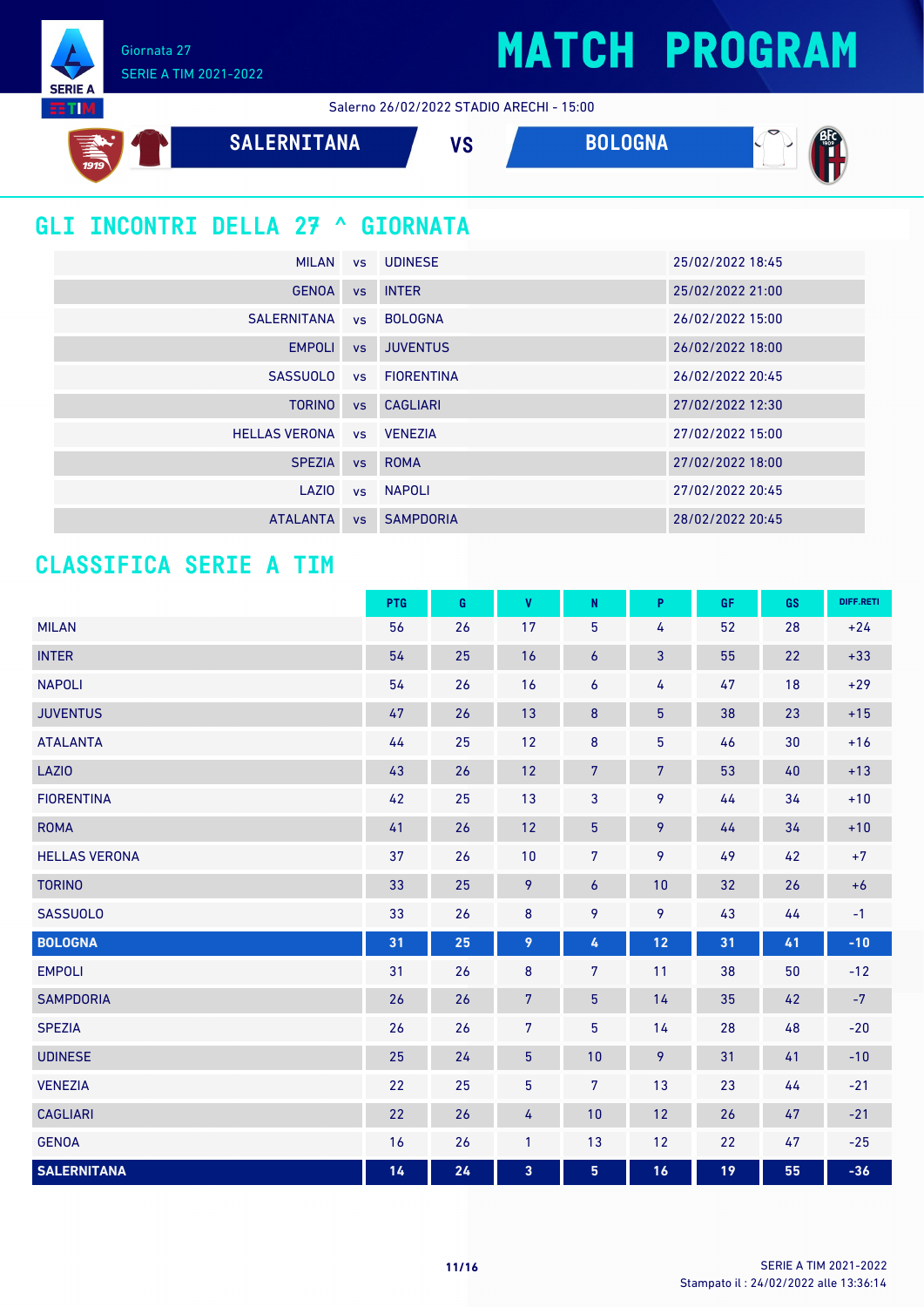

Salerno 26/02/2022 STADIO ARECHI - 15:00

$$
\mathbb{E} \left( \mathbf{0} \right)
$$

**SALERNITANA VS BOLOGNA**



### **CLASSIFICA GIOCATORI**

|               | <b>RANKING MARCATORI</b> |            | Gol(Rigore) |
|---------------|--------------------------|------------|-------------|
| 1             | C. IMMOBILE              | LAZ        | 19(4)       |
| $\mathcal{P}$ | D. VLAHOVIC              | <b>JUV</b> | 18(5)       |
| 3             | <b>G. SIMEONE</b>        | <b>VER</b> | 12(0)       |
| 4             | L. MARTINEZ              | <b>INT</b> | 11(3)       |
| 4             | T. ARRAHAM               | <b>ROM</b> | 11(1)       |
| 6             | A. BARAK                 | <b>VER</b> | 10(4)       |
| 6             | <b>D. BERARDI</b>        | <b>SAS</b> | 10(3)       |
| 6             | E. DZEKO                 | <b>INT</b> | 10(0)       |
| 6             | <b>G. SCAMACCA</b>       | <b>SAS</b> | 10(0)       |
| 6             | <b>JOAO PEDRO</b>        | CAG        | 10(3)       |

### **CLASSIFICA SQUADRE**

|                 | <b>RANKING SQUADRE</b> | <b>Gol - Media Gol</b> |                |
|-----------------|------------------------|------------------------|----------------|
| 1               | <b>INTER</b>           | 55                     | 2.2            |
| $\overline{2}$  | <b>LAZIO</b>           | 53                     | 2.04           |
| 3               | <b>MILAN</b>           | 52                     | $\overline{2}$ |
| 4               | <b>HELLAS VERONA</b>   | 49                     | 1.88           |
| 5               | <b>NAPOLI</b>          | 47                     | 1.81           |
| 6               | <b>ATALANTA</b>        | 46                     | 1.84           |
| 7               | <b>FIORENTINA</b>      | 44                     | 1.76           |
| 7               | <b>ROMA</b>            | 44                     | 1.69           |
| 9               | <b>SASSUOLO</b>        | 43                     | 1.65           |
| 10              | <b>EMPOLI</b>          | 38                     | 1.46           |
| 10              | <b>JUVENTUS</b>        | 38                     | 1.46           |
| 12 <sup>°</sup> | <b>SAMPDORIA</b>       | 35                     | 1.35           |
|                 | 13 TORINO              | 32                     | 1.28           |
|                 | 14 BOLOGNA             | 31                     | 1.24           |
|                 | <b>14 UDINESE</b>      | 31                     | 1.29           |
|                 | 16 SPEZIA              | 28                     | 1.08           |
|                 | <b>17 CAGLIARI</b>     | 26                     | 1              |
|                 | 18 VENEZIA             | 23                     | 0.92           |
| 19              | <b>GENOA</b>           | 22                     | 0.85           |
|                 | <b>20 SALERNITANA</b>  | 19                     | 0.79           |

|                | <b>RANKING SQUADRE</b> | <b>Tot tiri-In porta-Fuori-Respinti</b> |     |     |     |
|----------------|------------------------|-----------------------------------------|-----|-----|-----|
| 1              | <b>INTER</b>           | 430                                     | 163 | 156 | 111 |
| $\overline{2}$ | <b>NAPOLI</b>          | 420                                     | 139 | 159 | 122 |
| 3              | <b>ROMA</b>            | 412                                     | 133 | 158 | 121 |
| 4              | <b>MILAN</b>           | 400                                     | 124 | 174 | 102 |
| 5              | <b>SASSUOLO</b>        | 385                                     | 142 | 143 | 100 |
| 6              | <b>ATALANTA</b>        | 376                                     | 114 | 140 | 122 |
| 6              | <b>EMPOLI</b>          | 376                                     | 125 | 138 | 113 |
| 8              | <b>JUVENTUS</b>        | 373                                     | 124 | 161 | 88  |
| 9              | <b>FIORENTINA</b>      | 331                                     | 124 | 130 | 77  |
| 10             | <b>HELLAS VERONA</b>   | 327                                     | 110 | 130 | 87  |
| 11             | <b>TORINO</b>          | 325                                     | 104 | 134 | 87  |
| 12             | <b>BOLOGNA</b>         | 306                                     | 106 | 122 | 78  |
| 13             | <b>UDINESE</b>         | 303                                     | 105 | 112 | 86  |
| 14             | <b>SAMPDORIA</b>       | 287                                     | 90  | 122 | 75  |
| 15             | LAZI <sub>0</sub>      | 286                                     | 123 | 103 | 60  |
| 16             | <b>CAGLIARI</b>        | 272                                     | 84  | 115 | 73  |
| 17             | <b>SPEZIA</b>          | 271                                     | 91  | 106 | 74  |
| 18             | <b>GENOA</b>           | 256                                     | 73  | 113 | 70  |
| 19             | <b>SALERNITANA</b>     | 236                                     | 75  | 93  | 68  |
| 20             | <b>VENEZIA</b>         | 228                                     | 79  | 103 | 46  |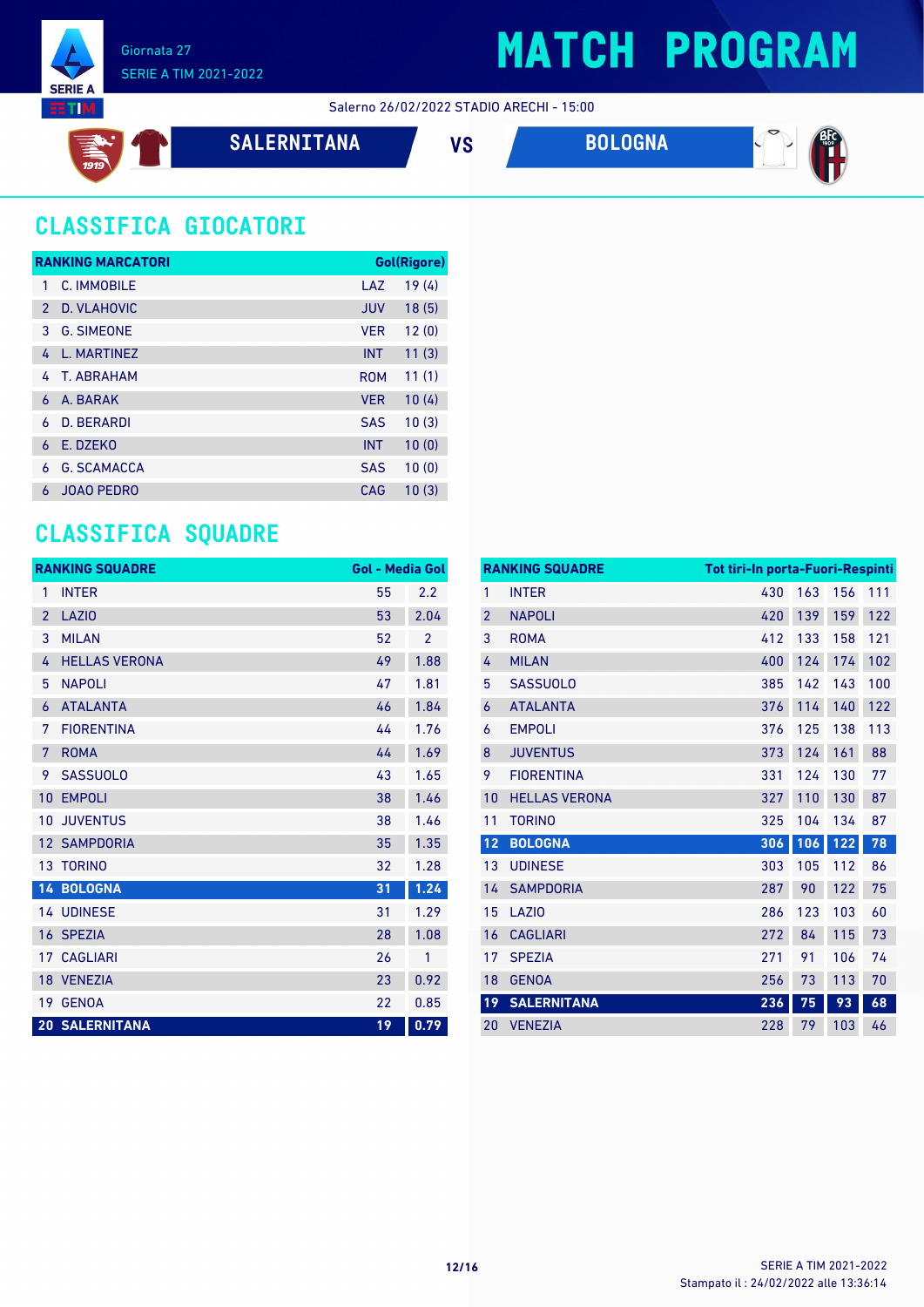

## **MATCH PROGRAM**

**RANKING SQUADRE Passaggi riusciti - % \***

Salerno 26/02/2022 STADIO ARECHI - 15:00

| 1919 |  |
|------|--|
|      |  |

### **SALERNITANA VS BOLOGNA**



| <b>RANKING SQUADRE</b> | <b>Assist</b> | <b>Media</b><br>a. |
|------------------------|---------------|--------------------|
| 1 LAZIO                | 39            | 1.50               |
| 2 INTER                | 35            | 1.40               |
| <b>3 HELLAS VERONA</b> | 32            | 1.23               |
| <b>4 ATALANTA</b>      | 30            | 1.20               |
| <b>5 NAPOLI</b>        | 28            | 1.08               |
| <b>6 MILAN</b>         | 26            | 1.00               |
| <b>7 BOLOGNA</b>       | 25            | 1.00               |
| 7 FIORENTINA           | 25            | 1.00               |
| 7 ROMA                 | 25            | 0.96               |
| 7 SASSUOLO             | 25            | 0.96               |
| <b>11 JUVENTUS</b>     | 23            | 0.88               |
| <b>11 SAMPDORIA</b>    | 23            | 0.88               |
| <b>13 TORINO</b>       | 22            | 0.88               |
| <b>14 EMPOLI</b>       | 19            | 0.73               |
| <b>15 UDINESE</b>      | 18            | 0.75               |
| <b>16 CAGLIARI</b>     | 17            | 0.65               |
| <b>16 GENOA</b>        | 17            | 0.65               |
| <b>16 VENEZIA</b>      | 17            | 0.68               |
| <b>19 SPEZIA</b>       | 16            | 0.62               |
| <b>20 SALERNITANA</b>  | 11            | 0.46               |

| 1              | <b>NAPOLI</b>        | 509.92 | 88 |
|----------------|----------------------|--------|----|
| $\overline{2}$ | LAZI <sub>0</sub>    | 495.35 | 87 |
| 3              | <b>INTER</b>         | 463.28 | 87 |
| 4              | <b>FIORENTINA</b>    | 434.24 | 85 |
| 5              | <b>SASSUOLO</b>      | 425.77 | 85 |
| 6              | <b>JUVENTUS</b>      | 420.81 | 85 |
| 7              | <b>ATALANTA</b>      | 417.6  | 82 |
| 8              | <b>MILAN</b>         | 408.19 | 84 |
| 9              | <b>ROMA</b>          | 371.81 | 83 |
| 10             | <b>BOLOGNA</b>       | 367.44 | 82 |
|                |                      |        |    |
| 11             | <b>TORINO</b>        | 342.6  | 79 |
| 12             | <b>HELLAS VERONA</b> | 326.96 | 77 |
| 13             | <b>EMPOLI</b>        | 320    | 80 |
| 14             | <b>SPEZIA</b>        | 297.73 | 78 |
|                | <b>15 SAMPDORIA</b>  | 296.46 | 76 |
| 16             | <b>UDINESE</b>       | 287.38 | 78 |
|                | 17 VENEZIA           | 286.28 | 78 |
| 18             | <b>GENOA</b>         | 285.27 | 76 |
|                | <b>19 CAGLIARI</b>   | 284.85 | 77 |

\* Valori medi per partita.

|                | <b>RANKING SQUADRE</b> | Recuperi* |
|----------------|------------------------|-----------|
| 1              | <b>HELLAS VERONA</b>   | 62.65     |
| $\overline{2}$ | <b>ATALANTA</b>        | 58.2      |
| 3              | <b>TORINO</b>          | 56.36     |
| 4              | <b>JUVENTUS</b>        | 54.62     |
| 5              | <b>GENOA</b>           | 54.58     |
| 6              | <b>SAMPDORIA</b>       | 54.54     |
| 7              | <b>MII AN</b>          | 53.88     |
| 8              | <b>EMPOLI</b>          | 51.35     |
| 9              | <b>SPEZIA</b>          | 51.31     |
| 10             | <b>ROMA</b>            | 50.73     |
| 11             | <b>UDINESE</b>         | 50.67     |
| 12             | <b>VENEZIA</b>         | 50.32     |
| 13             | <b>INTER</b>           | 50.08     |
|                | 14 NAPOLI              | 50.04     |
|                | 15 SASSUOLO            | 49.88     |
| 16             | <b>BOLOGNA</b>         | 49.84     |
| 17             | LAZI <sub>0</sub>      | 49.42     |
| 18             | <b>FIORENTINA</b>      | 49.32     |
| 19             | <b>CAGLIARI</b>        | 49.12     |
|                | <b>20 SALERNITANA</b>  | 47.21     |

\* Valori medi per partita.

| 1              | <b>NAPOLI</b>           | 11.31 |
|----------------|-------------------------|-------|
| $\overline{2}$ | <b>INTER</b>            | 11.24 |
| 3              | <b>ATALANTA</b>         | 10.72 |
| 4              | <b>ROMA</b>             | 10.69 |
| 5              | <b>MILAN</b>            | 9.85  |
| 6              | <b>SASSUOLO</b>         | 9.81  |
| 7              | <b>JUVENTUS</b>         | 9.62  |
| 8              | <b>EMPOLI</b>           | 9.31  |
| 9              | <b>TORINO</b>           | 9.12  |
| 10             | <b>FIORENTINA</b>       | 9.08  |
|                |                         |       |
| 11             | <b>BOLOGNA</b>          | 8.6   |
|                | 12 UDINESE              | 8.46  |
|                | <b>13 HELLAS VERONA</b> | 7.77  |
|                | <b>14 SAMPDORIA</b>     | 7.35  |
|                | <b>15 CAGLIARI</b>      | 7     |
| 15             | <b>SPEZIA</b>           | 7     |
| 17             | LAZIO                   | 6.88  |
|                | <b>18 SALERNITANA</b>   | 6.5   |
|                | 19 GENOA                | 6.08  |
| 20             | <b>VENEZIA</b>          | 6     |

**RANKING SQUADRE Passaggi chiave\***

\* Valori medi per partita.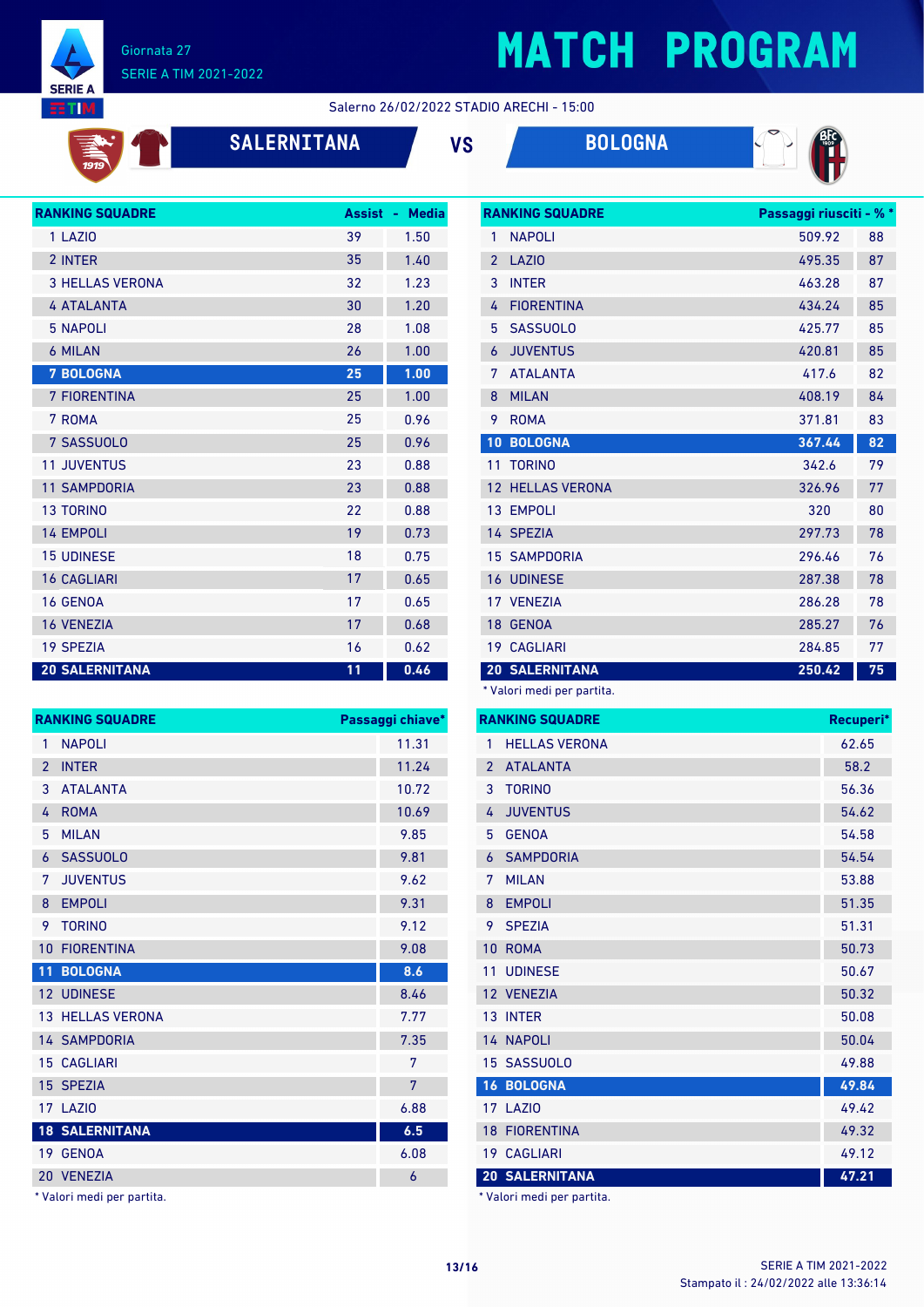

# **MATCH PROGRAM**

#### Salerno 26/02/2022 STADIO ARECHI - 15:00

| 1919 |  |
|------|--|

**SALERNITANA VS BOLOGNA**

**RANKING SQUADRE Media Km**



| <b>RANKING SQUADRE</b> | <b>Tot. Parate - Media</b>                                                                                                                        |      |
|------------------------|---------------------------------------------------------------------------------------------------------------------------------------------------|------|
| <b>VENEZIA</b>         | 101                                                                                                                                               | 4.04 |
| <b>EMPOLI</b>          | 98                                                                                                                                                | 3.77 |
| <b>SPEZIA</b>          | 97                                                                                                                                                | 3.73 |
| <b>SAMPDORIA</b>       | 92                                                                                                                                                | 3.54 |
| <b>SALERNITANA</b>     | 91                                                                                                                                                | 3.79 |
| <b>GENOA</b>           | 89                                                                                                                                                | 3.42 |
| <b>BOLOGNA</b>         | 82                                                                                                                                                | 3.28 |
| <b>CAGLIARI</b>        | 81                                                                                                                                                | 3.12 |
| <b>INTER</b>           | 69                                                                                                                                                | 2.76 |
| <b>MILAN</b>           | 68                                                                                                                                                | 2.62 |
| <b>SASSUOLO</b>        | 68                                                                                                                                                | 2.62 |
|                        | 66                                                                                                                                                | 2.54 |
|                        | 66                                                                                                                                                | 2.54 |
|                        | 66                                                                                                                                                | 2.54 |
| <b>ATALANTA</b>        | 56                                                                                                                                                | 2.24 |
|                        | 56                                                                                                                                                | 2.24 |
|                        | 55                                                                                                                                                | 2.12 |
|                        | 55                                                                                                                                                | 2.12 |
|                        | 54                                                                                                                                                | 2.25 |
| <b>TORINO</b>          | 45                                                                                                                                                | 1.8  |
|                        | <b>12 HELLAS VERONA</b><br>13 NAPOLI<br>14 ROMA<br>15 <sup>1</sup><br><b>16 FIORENTINA</b><br><b>17 JUVENTUS</b><br>17 LAZIO<br><b>19 UDINESE</b> |      |

|                | www.communication     | PICUR INII |
|----------------|-----------------------|------------|
| 1              | LAZIO                 | 112.663    |
| $\overline{2}$ | <b>INTER</b>          | 111.114    |
| 3              | <b>VENEZIA</b>        | 109.92     |
| 4              | <b>HELLAS VERONA</b>  | 109.547    |
| 5              | <b>ATALANTA</b>       | 109.272    |
| $\overline{6}$ | <b>EMPOLI</b>         | 109.017    |
| 7              | <b>GENOA</b>          | 108.543    |
| 8              | <b>JUVENTUS</b>       | 108.441    |
| 9              | <b>CAGLIARI</b>       | 107.343    |
| 10             | <b>NAPOLI</b>         | 107.054    |
| 11             | <b>SPEZIA</b>         | 106.282    |
| 12             | <b>MILAN</b>          | 106.233    |
|                | <b>13 SAMPDORIA</b>   | 106.046    |
|                | 14 TORINO             | 105.84     |
|                | <b>15 SALERNITANA</b> | 105.724    |
| 16             | <b>FIORENTINA</b>     | 105.543    |
|                | 17 SASSUOLO           | 105.343    |
| 18             | <b>BOLOGNA</b>        | 105.139    |
| 19             | <b>UDINESE</b>        | 104.806    |
| 20             | <b>ROMA</b>           | 104.582    |

|                 | <b>RANKING SQUADRE</b> | Passaggi 3/4 Tot. - Media |        |
|-----------------|------------------------|---------------------------|--------|
| 1               | <b>NAPOLI</b>          | 3228                      | 124.15 |
| $\overline{2}$  | <b>ATALANTA</b>        | 2896                      | 115.84 |
| 3               | <b>INTER</b>           | 2661                      | 106.44 |
| 4               | <b>LAZIO</b>           | 2495                      | 95.96  |
| 5               | <b>MILAN</b>           | 2451                      | 94.27  |
| 6               | <b>TORINO</b>          | 2344                      | 93.76  |
| 7               | <b>JUVENTUS</b>        | 2330                      | 89.62  |
| 8               | <b>HELLAS VERONA</b>   | 2291                      | 88.12  |
| 9               | <b>SASSUOLO</b>        | 2171                      | 83.5   |
| 10              | <b>EMPOLI</b>          | 2170                      | 83.46  |
| 11              | <b>FIORENTINA</b>      | 2153                      | 86.12  |
|                 | 12 ROMA                | 2085                      | 80.19  |
| 13 <sup>°</sup> | <b>BOLOGNA</b>         | 2024                      | 80.96  |
|                 | <b>14 SAMPDORIA</b>    | 1696                      | 65.23  |
|                 | 15 SPEZIA              | 1637                      | 62.96  |
|                 | <b>16 UDINESE</b>      | 1527                      | 63.63  |
|                 | <b>17 CAGLIARI</b>     | 1513                      | 58.19  |
|                 | <b>18 SALERNITANA</b>  | 1399                      | 58.29  |
|                 | 19 GENOA               | 1395                      | 53.65  |
| 20              | <b>VENEZIA</b>         | 1271                      | 50.84  |

| <b>RANKING SQUADRE</b> |                       | <b>Dribbling Tot. - Media</b> |       |
|------------------------|-----------------------|-------------------------------|-------|
| 1                      | <b>MILAN</b>          | 304                           | 11.69 |
| $\overline{2}$         | <b>SASSUOLO</b>       | 282                           | 10.85 |
| 3                      | <b>JUVENTUS</b>       | 257                           | 9.88  |
| 4                      | <b>NAPOLI</b>         | 245                           | 9.42  |
| 5                      | <b>HELLAS VERONA</b>  | 232                           | 8.92  |
| 6                      | LAZI <sub>0</sub>     | 229                           | 8.81  |
| 7                      | <b>ROMA</b>           | 225                           | 8.65  |
| 8                      | <b>ATALANTA</b>       | 223                           | 8.92  |
| 8                      | <b>UDINESE</b>        | 223                           | 9.29  |
| 10                     | <b>GENOA</b>          | 221                           | 8.5   |
| 11                     | <b>EMPOLI</b>         | 217                           | 8.35  |
|                        | 12 VENEZIA            | 207                           | 8.28  |
| 13 <sup>°</sup>        | <b>TORINO</b>         | 206                           | 8.24  |
|                        | 14 SPEZIA             | 204                           | 7.85  |
| 15 <sup>1</sup>        | <b>BOLOGNA</b>        | 203                           | 8.12  |
|                        | <b>16 FIORENTINA</b>  | 187                           | 7.48  |
| 17                     | <b>INTER</b>          | 172                           | 6.88  |
| 18                     | <b>CAGLIARI</b>       | 171                           | 6.58  |
|                        | <b>19 SALERNITANA</b> | 168                           | 7     |
|                        | <b>20 SAMPDORIA</b>   | 146                           | 5.62  |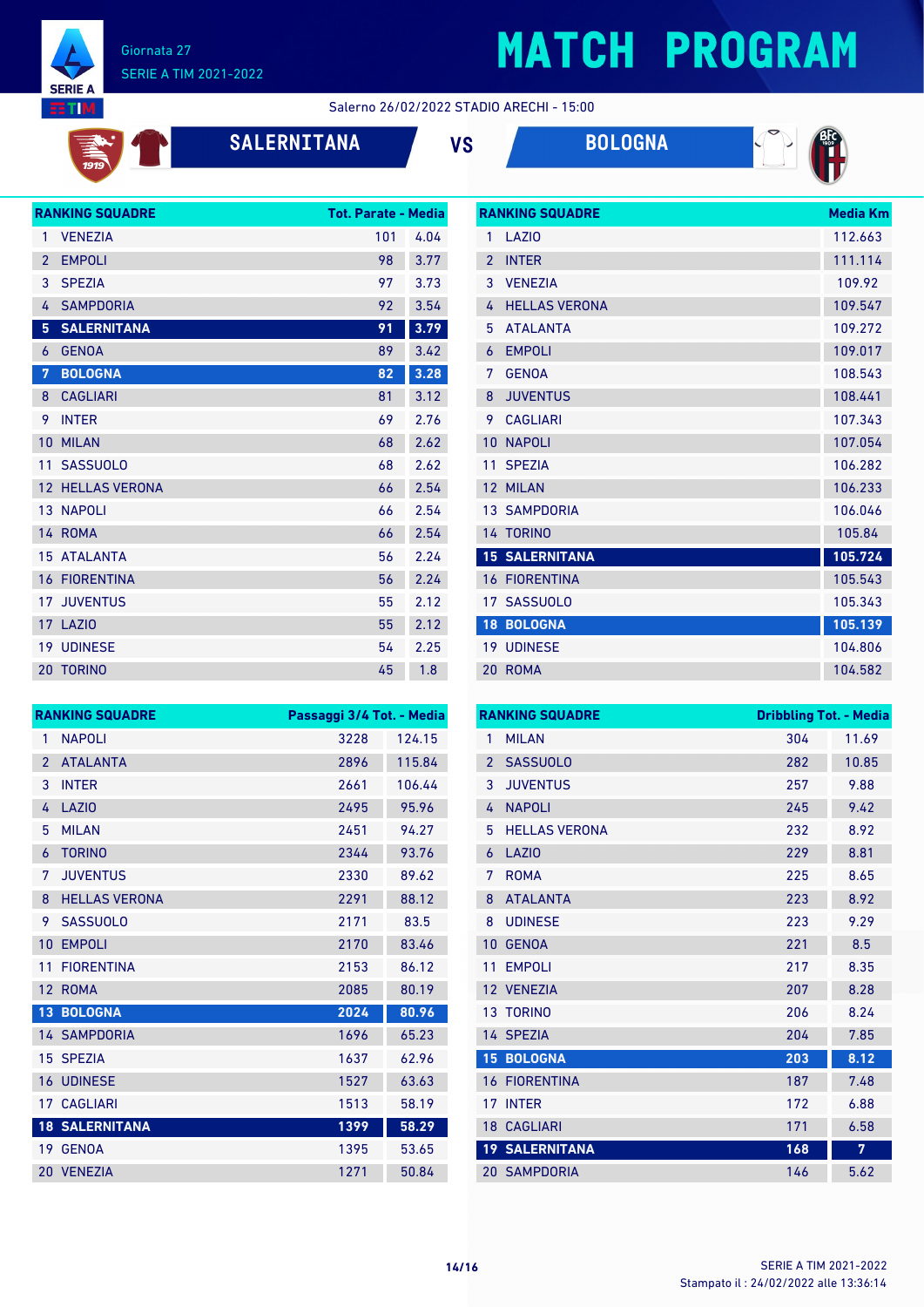

# **MATCH PROGRAM**

Salerno 26/02/2022 STADIO ARECHI - 15:00

 $\overrightarrow{131}$ 

### **SALERNITANA VS BOLOGNA**



| <b>RANKING SQUADRE</b> |                       | Rigori a favore - Contro |                  |  |
|------------------------|-----------------------|--------------------------|------------------|--|
| 1                      | <b>NAPOLI</b>         | 10                       | 1                |  |
| $\overline{2}$         | <b>FIORENTINA</b>     | 9                        | 4                |  |
| $\overline{2}$         | <b>INTER</b>          | 9                        | 4                |  |
| 4                      | <b>MILAN</b>          | 8                        | 5                |  |
| 5                      | <b>HELLAS VERONA</b>  | 6                        | 3                |  |
| 6                      | <b>EMPOLI</b>         | 6                        | $\overline{6}$   |  |
| 6                      | LAZI <sub>0</sub>     | 6                        | 6                |  |
| 8                      | <b>JUVENTUS</b>       | 5                        | 3                |  |
| 9                      | <b>GENOA</b>          | 5                        | 4                |  |
| 9                      | <b>ROMA</b>           | 5                        | 4                |  |
| 11                     | <b>ATALANTA</b>       | 4                        | 3                |  |
|                        | 12 BOLOGNA            | 4                        | 7                |  |
|                        | 12 CAGLIARI           | 4                        | 7                |  |
|                        | 14 SASSUOLO           | 3                        | 7                |  |
|                        | <b>15 SAMPDORIA</b>   | $\overline{2}$           | 1                |  |
|                        | 16 UDINESE            | $\overline{2}$           | 3                |  |
|                        | <b>17 SALERNITANA</b> | $\overline{2}$           | $\boldsymbol{6}$ |  |
|                        | 17 VENEZIA            | $\overline{2}$           | 6                |  |
|                        | 19 SPEZIA             | $\overline{2}$           | 9                |  |
| 20                     | <b>TORINO</b>         | $\overline{0}$           | 5                |  |
|                        |                       |                          |                  |  |

| <b>RANKING SQUADRE</b> |                         | Gol dalla panchina - Media |      |
|------------------------|-------------------------|----------------------------|------|
| 1                      | <b>INTER</b>            | 9                          | 1.28 |
| $\overline{2}$         | <b>ATALANTA</b>         | 8                          | 1.00 |
| $\overline{2}$         | <b>ROMA</b>             | 8                          | 1.14 |
| $\overline{2}$         | <b>UDINESE</b>          | 8                          | 1.00 |
| 5                      | <b>NAPOLI</b>           | 7                          | 1.00 |
| 6                      | <b>GENOA</b>            | 6                          | 1.20 |
| 6                      | <b>SASSUOLO</b>         | 6                          | 1.50 |
| 6                      | <b>TORINO</b>           | 6                          | 1.00 |
| 9                      | <b>EMPOLI</b>           | 5                          | 1.00 |
| 9                      | <b>JUVENTUS</b>         | 5                          | 1.00 |
| 9                      | <b>MILAN</b>            | 5                          | 1.00 |
| 9                      | <b>SPEZIA</b>           | 5                          | 1.00 |
| 13                     | <b>BOLOGNA</b>          | 4                          | 1.00 |
| 13                     | <b>FIORENTINA</b>       | 4                          | 1.00 |
|                        | 13 VENEZIA              | 4                          | 1.00 |
| 16                     | <b>CAGLIARI</b>         | 3                          | 1.00 |
|                        | <b>16 LAZIO</b>         | 3                          | 1.00 |
|                        | <b>18 HELLAS VERONA</b> | $\overline{2}$             | 1.00 |
|                        | <b>18 SALERNITANA</b>   | $\overline{2}$             | 1.00 |
|                        | <b>18 SAMPDORIA</b>     | $\overline{2}$             | 1.00 |